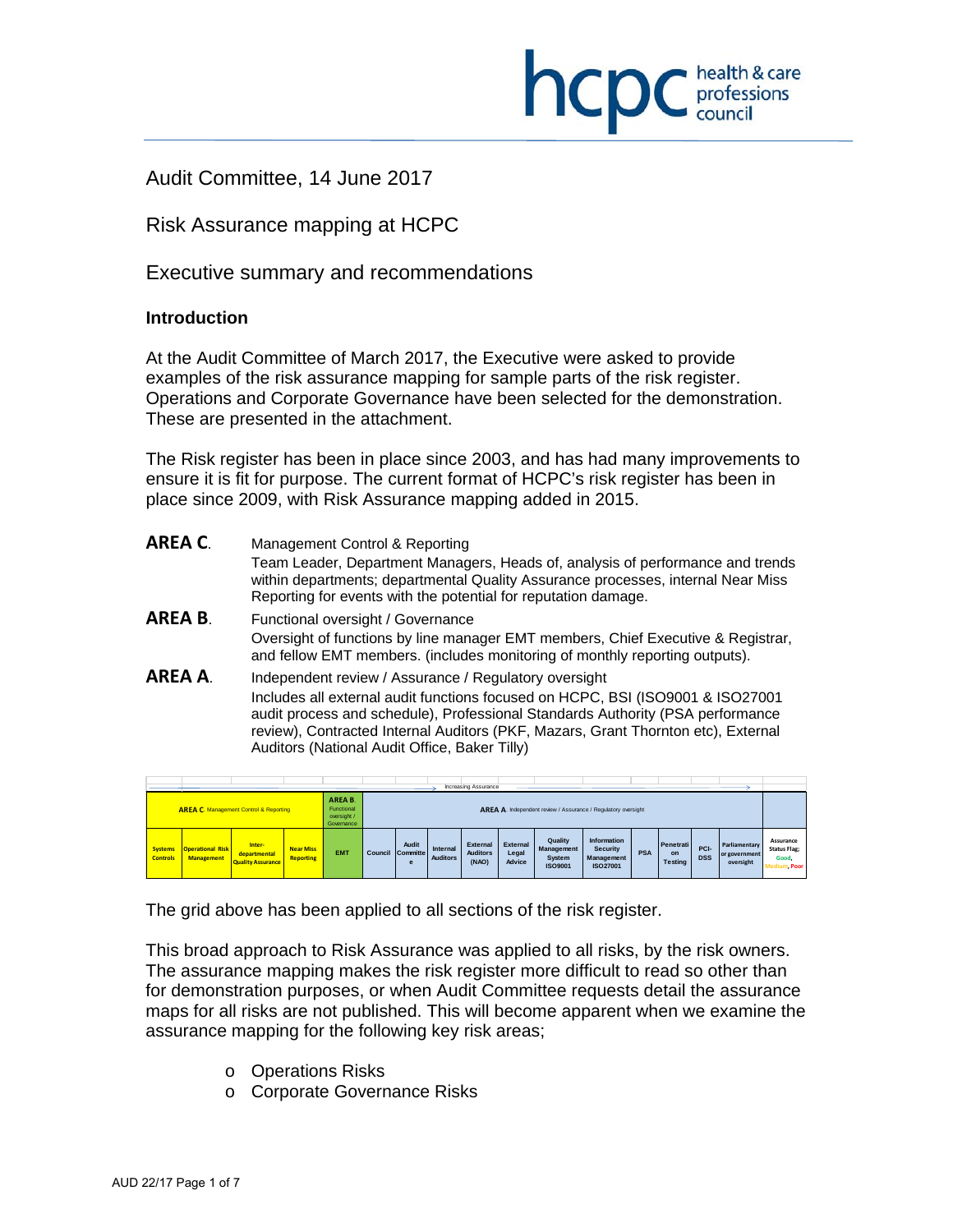Assurance is considered when new risks are added or significantly changed. Assurance is considered when the risk register is updated, however changes in assurance are infrequent.

Organisations aim to provide "Reasonable Assurance" that their risk responses are appropriate. However, all audit activity is a burden on an organisations resources, and one must consider the impact and the potential benefit to the organisation and its stakeholders.

As HCPC has a low risk appetite and catastrophic scenarios are highly unlikely to occur, excessive audit of assurance mechanisms are unlikely to be cost effective.

## **Decision**

Committee is asked to discuss the report and associated examples of risk assurance and provide direction to the executive as to whether this level of risk assurance mapping is fit for purpose, or if another approach is required.

# **Background information**

None

# **Resource implications**

The Executive will determine any resource implications following the decision from this paper.

# **Financial implications**

None

# **Date of paper**

23 May 2017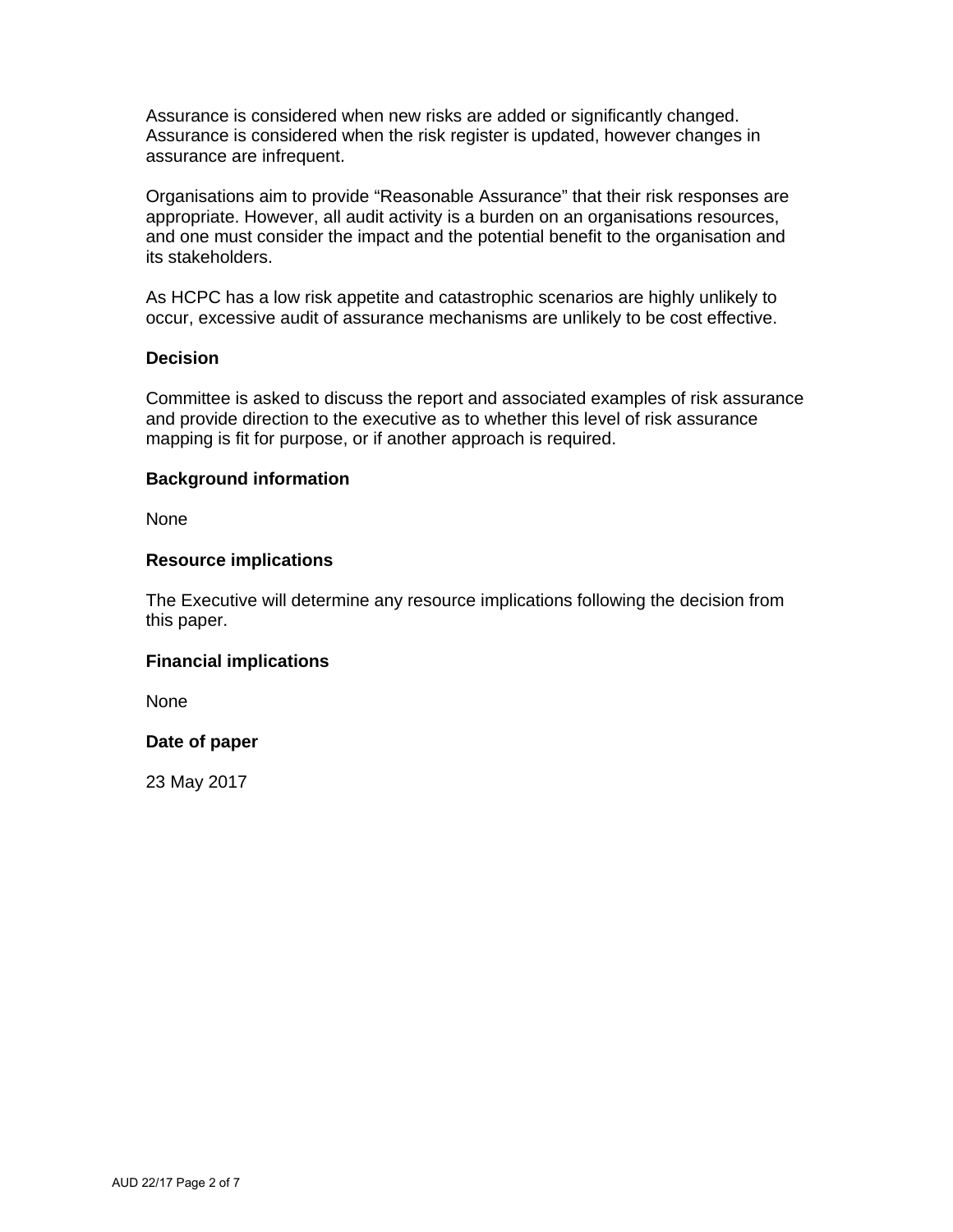# **Risk Register & Risk Treatment Plan**

# **Marc Seale, Chief Executive & Registrar Report to Council, (April 2017)**

**Risk Assurance Mapping demonstration**

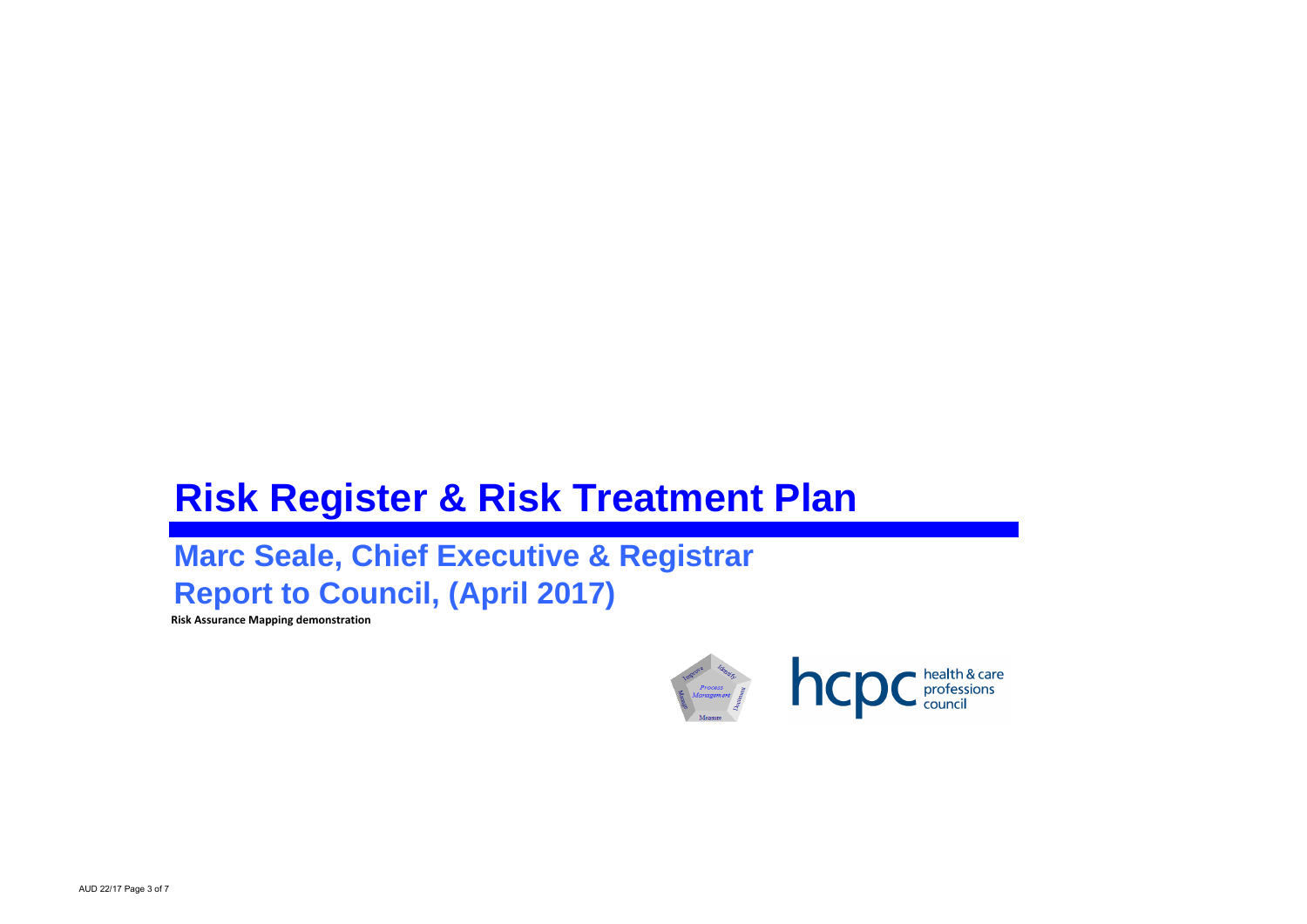|                                   | <b>Increasing Assurance</b> |                                                                     |                               |                                                    |              |                        |                             |                                      |                             |                                                   |                                                               |            |           |                                                                |                                                    |            |                                                                 |                                                                                                                                                                                            |                                                                                                                            |                         |                                                 |                                        |                                                                                                                            | <b>Operations</b>                                                               |                                                                                 |                                                   |                                                   |
|-----------------------------------|-----------------------------|---------------------------------------------------------------------|-------------------------------|----------------------------------------------------|--------------|------------------------|-----------------------------|--------------------------------------|-----------------------------|---------------------------------------------------|---------------------------------------------------------------|------------|-----------|----------------------------------------------------------------|----------------------------------------------------|------------|-----------------------------------------------------------------|--------------------------------------------------------------------------------------------------------------------------------------------------------------------------------------------|----------------------------------------------------------------------------------------------------------------------------|-------------------------|-------------------------------------------------|----------------------------------------|----------------------------------------------------------------------------------------------------------------------------|---------------------------------------------------------------------------------|---------------------------------------------------------------------------------|---------------------------------------------------|---------------------------------------------------|
|                                   |                             | <b>AREA C. Management Control &amp; Reporting</b>                   |                               | AREA B.<br>Functional<br>oversight /<br>Governance |              |                        |                             |                                      |                             |                                                   | AREA A. Independent review / Assurance / Regulatory oversight |            |           |                                                                |                                                    |            |                                                                 |                                                                                                                                                                                            |                                                                                                                            |                         |                                                 |                                        |                                                                                                                            |                                                                                 |                                                                                 |                                                   |                                                   |
| <b>Systems</b><br><b>Controls</b> |                             | Operational Risk Inter-departmental<br>Management Quality Assurance | <b>Near Miss</b><br>Reporting | <b>EMT</b>                                         | Council      | Audit<br>Committe<br>e | Internal<br><b>Auditors</b> | External<br><b>Auditors</b><br>(NAO) | External<br>Legal<br>Advice | Quality<br>Management<br>System<br><b>ISO9001</b> | Information<br>Security<br>Management<br><b>ISO27001</b>      | <b>PSA</b> | n Testing | Parliamentary<br>Penetratio PCI-DSS or government<br>oversight | Assurance<br><b>Status Flag;</b><br>ood, N<br>Poor | Category   | <b>SMS Risks</b><br><b>C/VA</b><br>indicates<br>sidered<br>Ref# | <b>Description</b>                                                                                                                                                                         | <b>Risk owner (primary</b><br>person responsible fo<br>assessing and<br>managing the ongoing mitigations Apr<br>risk) 2017 | Impact before           | Likelihood<br>before<br>nitigations Apr<br>2017 | Risk Score =<br>Impact x<br>Likelihood | <b>Mitigation I</b>                                                                                                        | <b>Mitigation II</b>                                                            | <b>Mitigation III</b>                                                           | <b>RISK score after</b><br>Mitigation Apr<br>2017 | <b>RISK score after</b><br>Mitigation Jan<br>2017 |
|                                   | $\mathbf{x}$                |                                                                     | $\mathbf{x}$                  | $\mathbf{x}$                                       |              | $\mathbf{x}$           | X                           |                                      |                             | $\mathbf{x}$                                      |                                                               |            |           |                                                                | <b>G</b>                                           | Operations | A11, 17.2.1<br><b>x/I/A</b><br><b>TRT&gt;TOL</b>                | 2.1 Inability to occupy premises or<br>use interior equipment                                                                                                                              | Office Services Mgr                                                                                                        | $\overline{4}$          | $\overline{4}$                                  | 16.                                    | Invoke Disaster Recovery/Business Continuity Commercial combined insurance cover                                           | (fire, contents, terrorism etc)                                                 | $\sim$                                                                          | Low                                               | Low                                               |
| $\mathbf{x}$                      | $\mathbf{x}$                |                                                                     |                               | $\mathbf{x}$                                       |              | $\mathbf{x}$           |                             |                                      |                             | $\mathbf{x}$                                      |                                                               |            |           |                                                                | <b>G</b>                                           | Operations | 2.2                                                             | Rapid increase in registrant<br>numbers                                                                                                                                                    | Chief Executive and EMT                                                                                                    | $\overline{\mathbf{3}}$ | $\overline{4}$                                  | $12 -$                                 | aleable business processes and scalable IT Influence the rate at which new professio<br>stems to support them              | are regulated                                                                   | $\sim$                                                                          | Low                                               | Low                                               |
| $\mathbf{x}$                      | $\mathbf{x}$                | $\mathsf{x}$                                                        | $\mathbf{x}$                  | $\mathbf{x}$                                       |              |                        | $\mathbf{x}$                |                                      | x                           | $\mathbf{x}$                                      |                                                               |            |           | $\mathbf{x}$                                                   | G                                                  | Operations |                                                                 | Links to 1.2, 13.4<br>2.3 Unacceptable service standards Director of Operations                                                                                                            |                                                                                                                            | 5                       | $\overline{4}$                                  | $20 -$                                 | ISO 9001 Registration, process maps, well<br>documented procedures & BSI audits                                            | Hire temporary employees to clear service Detailed workforce plan to<br>acklogs | match workload                                                                  | Low                                               | Low                                               |
|                                   |                             |                                                                     | $\mathbf{x}$                  | $\mathbf{x}$                                       |              |                        |                             |                                      |                             | $\mathbf{x}$                                      |                                                               |            |           |                                                                | $\mathbf{G}$                                       | Operations |                                                                 | Links to 9.1, 10.4<br>Inability to communicate via<br>2.4 postal services (e.g. Postal<br>strikes)                                                                                         | Office Services Mgr                                                                                                        | $\mathbf{3}$            | 3                                               | - 9                                    | Use of other media including Website,<br>newsletter & email and courier services                                           | voke Business Continuity Plan                                                   | Collection of >80% income fees<br>w DD                                          | Medium                                            | Medium                                            |
|                                   | $\mathbf{x}$                |                                                                     | $\mathbf{x}$                  | $\mathbf{x}$                                       | $\mathbf{x}$ | $\mathbf{x}$           | $\mathbf{x}$                |                                      |                             | $\mathbf{x}$                                      | $\mathbf{x}$                                                  |            |           |                                                                |                                                    | Operations | 2.5                                                             | Public transport disruption leading Office Services Mgr &<br>to inability to use Park House Head Bus Proc                                                                                  |                                                                                                                            |                         | $\overline{5}$                                  | 20 <sub>1</sub>                        | Contact employees via Business Continuity Plan Make arrangements for employees to work<br>process                          | at home if possible                                                             |                                                                                 | Low                                               | Low                                               |
|                                   | $\mathbf{x}$                |                                                                     | $\mathbf{x}$                  | $\mathbf{x}$                                       |              |                        |                             |                                      |                             | $\mathbf{x}$                                      |                                                               |            |           |                                                                | G.                                                 | Operations | A11<br><b>x/l/A</b><br>TRT>TOL                                  | 2.6 Inability to accommodate HCPC Office Services Mgr                                                                                                                                      |                                                                                                                            | $\overline{4}$          | $\overline{\mathbf{3}}$                         | $12 -$                                 | Ongoing Space planning                                                                                                     | Additional premises purchase or rented                                          |                                                                                 | Low                                               |                                                   |
|                                   |                             |                                                                     |                               | $\mathbf{x}$                                       |              |                        |                             |                                      |                             | $\mathbf{x}$                                      |                                                               |            |           |                                                                | G.                                                 | Operations | A11.2.2<br><b>C/VA</b><br>TRT>TOL                               | Links to 5.2<br>2.7 Interruption to electricity supply Office Services Mgr                                                                                                                 |                                                                                                                            | $\overline{a}$          | $\overline{4}$                                  | 16 <sub>1</sub>                        | Relocate to other buildings on site                                                                                        | If site wide longer than 24 hours invoke<br><b>BCM/DR Plan</b>                  | $\sim$                                                                          | High                                              |                                                   |
|                                   |                             |                                                                     | $\mathbf{x}$                  | $\mathbf{x}$                                       |              |                        |                             |                                      |                             | $\mathbf{x}$                                      |                                                               |            |           |                                                                |                                                    | Operations |                                                                 | 2.8 Interruption to gas supply                                                                                                                                                             | Office Services Mgr                                                                                                        | $\overline{1}$          | $\overline{2}$                                  | $\overline{2}$                         | Temporary heaters to impacted areas                                                                                        |                                                                                 |                                                                                 | Low <b>Comment</b>                                | <b>Low</b>                                        |
|                                   |                             |                                                                     |                               | $\mathbf{x}$                                       |              |                        |                             |                                      |                             | $\mathbf{x}$                                      |                                                               |            |           |                                                                | G                                                  | Operations |                                                                 | 2.9 Interruption to water supply                                                                                                                                                           | Office Services Mgr                                                                                                        | $\overline{2}$          | $\overline{2}$                                  | $\sim$ 4                               | Reduce consumption                                                                                                         | emporarily reduce headcount to align with<br>egislation                         | nvoke DR plan if over 24 hrs                                                    | Low                                               | Low                                               |
|                                   |                             |                                                                     | $\mathbf{x}$                  | $\mathbf{x}$                                       |              |                        | $\mathbf{x}$                |                                      |                             | $\mathbf{x}$                                      | $\mathbf{x}$                                                  |            |           |                                                                | G                                                  | Operations |                                                                 | 2.10 Telephone system failure causing<br>protracted service outage                                                                                                                         |                                                                                                                            | $\overline{4}$          | $\overline{\mathbf{3}}$                         | $12 -$                                 | Support and maintenance contract for hardware Backup of the configuration for both the<br>and software of the ACD and PABX | ACD and PABX                                                                    | se routing for the physi<br>lines, Redundant exchange<br>guration, Dynamic capa | Low                                               | Low                                               |
|                                   | $\mathbf{x}$                |                                                                     | $\mathbf{x}$                  |                                                    |              | $\mathbf{x}$           |                             |                                      |                             | $\mathbf{x}$                                      |                                                               |            |           |                                                                | G.                                                 | Operations | A11, 17<br><b>x/l/A</b><br>TRT>TOL                              | 2.11 Basement flooding                                                                                                                                                                     | Office Services Mgr                                                                                                        | $\overline{a}$          | $\overline{4}$                                  | 16.                                    | Flood barrier protection to prevent ingress                                                                                | riodic descaling of drainage                                                    |                                                                                 | Medium                                            | Medium                                            |
|                                   | $\mathbf{x}$                |                                                                     |                               | $\mathbf{x}$                                       |              | $\mathbf{x}$           | $\mathbf{x}$                |                                      |                             | $\mathbf{x}$                                      | $\mathbf{x}$                                                  |            |           |                                                                | G.                                                 | Operations |                                                                 | Significant disruption to UK<br>transport network by<br>2.12 environmental extremes e.g.<br>snow, rain, ash; civil unrest or<br>industrial action; disrupts planned<br>external activities | Director of Operations &<br>Head Bus Proc                                                                                  | $\mathbf{R}$            | $\overline{2}$                                  | 6 <sup>1</sup>                         | Use of alternate networks                                                                                                  | Use of video or teleconferencing facility to<br>achieve corum                   | <b>nvoke Disaster</b><br>Recovery/Business Continuity                           | Low                                               | Low                                               |
|                                   |                             |                                                                     |                               | $\mathbf{x}$                                       | $\mathbf{x}$ | $\mathbf{x}$           | $\mathbf{x}$                |                                      |                             | $\mathbf{x}$                                      |                                                               |            |           |                                                                | G                                                  | Operations | 2.14<br>v11.51                                                  | (formerl Health & Safety of employees                                                                                                                                                      | Chief Executive & Office<br>Services Mar                                                                                   | $\sqrt{2}$              | $\overline{4}$                                  | 20 <sub>1</sub>                        | Health & Safety Training, policies and<br>orocedures                                                                       | H&S Assessments                                                                 | Personal Injury & Travel<br>insurance                                           | Low                                               | Low                                               |
|                                   |                             | $\mathbf{x}$                                                        |                               | $\mathbf{x}$                                       |              | $\mathbf{x}$           | $\mathbf{x}$                |                                      |                             |                                                   |                                                               |            |           |                                                                | <b>G</b>                                           | Operations |                                                                 | Links to 4.9, 6.3<br>2.15 Expenses abuse by Partners not<br>prevented                                                                                                                      | Director of FTP, Director<br>of Education. Head of<br>Registration, Partner<br>Manager                                     |                         | $\overline{2}$                                  | $\overline{2}$                         | Clear and appropriate Partner Expenses policy Sign off by "user" departments                                               |                                                                                 | Planned travel supplier only<br>policy in near future                           | Low                                               |                                                   |
|                                   |                             |                                                                     | $\mathbf{x}$                  | $\mathbf{x}$                                       |              |                        |                             |                                      |                             | $\mathbf{x}$                                      | $\mathbf{x}$                                                  |            |           |                                                                | M                                                  | Operations | 2.16<br><b>NEW</b>                                              | s of access to HCPC<br>nises due to tunnel<br>ineering failure (Norther                                                                                                                    | rector of Operations<br>ead Bus Proc, Office<br><b>Prvices Mgr</b>                                                         | - 5                     | $\overline{2}$                                  | 10 <sup>2</sup>                        | Invoke Disaster Recovery/Business Continuity                                                                               |                                                                                 |                                                                                 | Low                                               | <b>NEW</b>                                        |
|                                   | $\boldsymbol{\mathsf{x}}$   |                                                                     | $\mathbf{x}$                  | $\boldsymbol{x}$                                   |              |                        |                             |                                      |                             | $\mathbf{x}$                                      | $\mathbf{x}$                                                  |            |           |                                                                | G                                                  | Operations | 2.17<br><b>NEW</b>                                              | nage or requirement for<br>cuation of operational<br>mises due to<br>uild/refurbishment<br>ty of 186 KPR                                                                                   | rector of Operations<br>lead Bus Proc, Office<br>ervices Mgr                                                               | $\overline{4}$          | $\overline{2}$                                  | 8 <sup>2</sup>                         | Building programme surveying and<br>planning                                                                               | Temporary changes to use of 184 KPR Business Continuity plan                    |                                                                                 | Low                                               | <b>NEW</b>                                        |
|                                   |                             |                                                                     |                               |                                                    |              |                        |                             |                                      |                             |                                                   |                                                               |            |           |                                                                |                                                    |            |                                                                 |                                                                                                                                                                                            |                                                                                                                            |                         |                                                 |                                        |                                                                                                                            |                                                                                 |                                                                                 |                                                   |                                                   |

### **THE HEALTH AND CARE PROFESSIONS COUNCIL**

**RISK ASSESSMENT & RISK TREATMENT PLAN Apr 2017**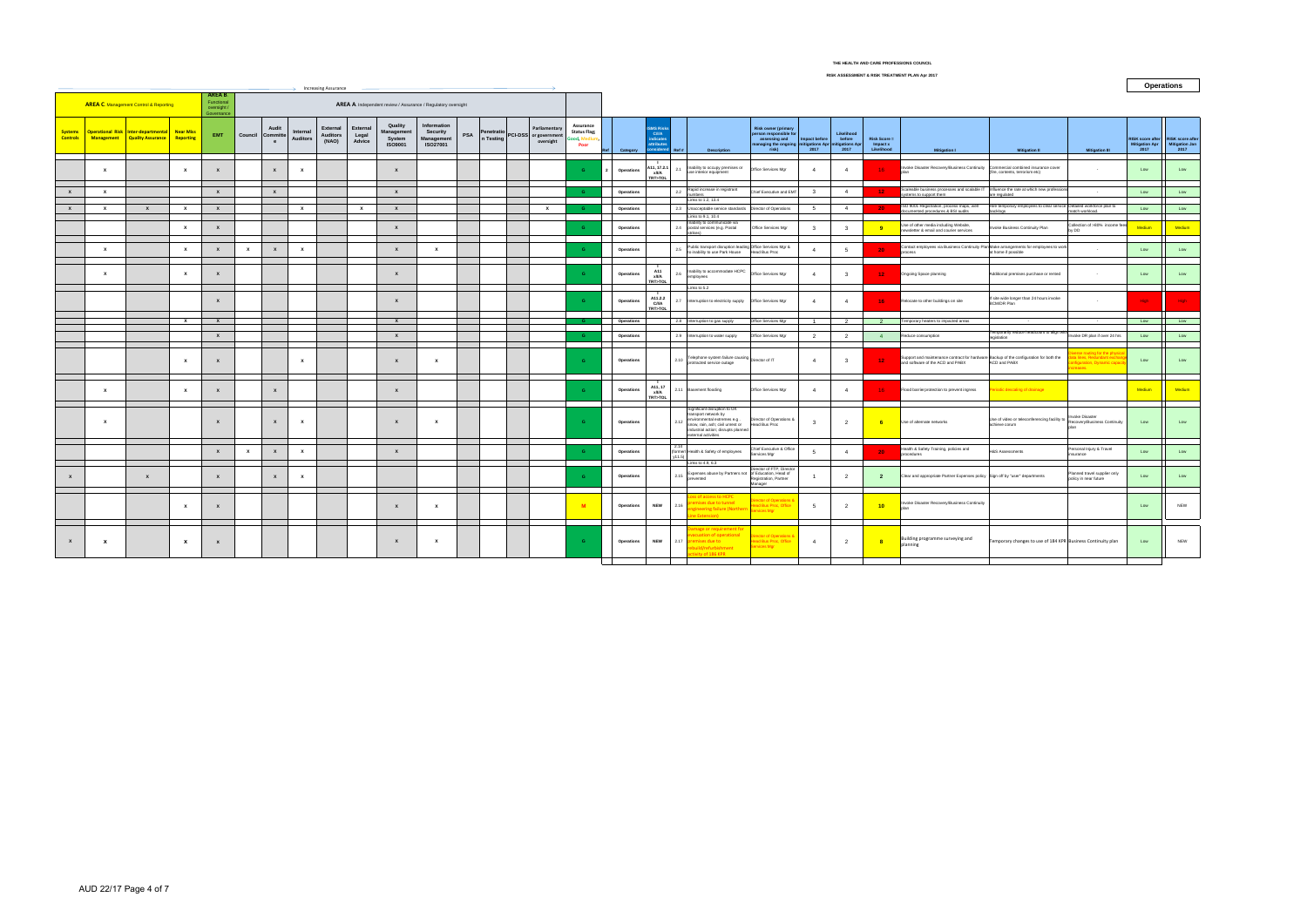| <b>Increasing Assurance</b> |                                                                                                                                                                          |                                                                         |                               |                  |              |                    |                             |                                   |                       |                                         |                                                   |                  |                               |                |                                             |                                                       |                                       |                                                                               |                                                                                                           |                                                                                                |                                          |                                                     | <b>Corporate Governance</b>                   |                                                                                                                                          |                                                                                                                                       |                                                                           |                                                |                                            |
|-----------------------------|--------------------------------------------------------------------------------------------------------------------------------------------------------------------------|-------------------------------------------------------------------------|-------------------------------|------------------|--------------|--------------------|-----------------------------|-----------------------------------|-----------------------|-----------------------------------------|---------------------------------------------------|------------------|-------------------------------|----------------|---------------------------------------------|-------------------------------------------------------|---------------------------------------|-------------------------------------------------------------------------------|-----------------------------------------------------------------------------------------------------------|------------------------------------------------------------------------------------------------|------------------------------------------|-----------------------------------------------------|-----------------------------------------------|------------------------------------------------------------------------------------------------------------------------------------------|---------------------------------------------------------------------------------------------------------------------------------------|---------------------------------------------------------------------------|------------------------------------------------|--------------------------------------------|
|                             | AREA B.<br>Functional<br><b>AREA C. Management Control &amp; Reporting</b><br>AREA A. Independent review / Assurance / Regulatory oversight<br>oversight /<br>Governance |                                                                         |                               |                  |              |                    |                             |                                   |                       |                                         |                                                   |                  |                               |                |                                             |                                                       |                                       |                                                                               |                                                                                                           |                                                                                                |                                          |                                                     |                                               |                                                                                                                                          |                                                                                                                                       |                                                                           |                                                |                                            |
| <b>Systems Controls</b>     |                                                                                                                                                                          | Operational Risk   Inter-departmental<br>Management   Quality Assurance | <b>Near Miss</b><br>Reporting | EMT              | Council      | Audit<br>Committee | Internal<br><b>Auditors</b> | External<br>Auditors (NAO) Advice | <b>External Legal</b> | Quality<br>Management<br>System ISO9001 | Information<br>Security<br>Management<br>ISO27001 | PSA              | Penetration<br><b>Testing</b> | <b>PCI-DSS</b> | Parliamentary or<br>government<br>oversight | Assurance<br><b>Status Flag:</b><br>ood, Med<br>Poor. | Category                              | <b>SMS Risk</b><br><b>C/VA</b><br>indicates<br>attributes<br>considered Ref # | <b>Description</b>                                                                                        | Risk owner (primary<br>person responsible fo<br>assessing and<br>managing the ongoing<br>risk) | Impact before<br>mitigations Apr<br>2017 | <b>Likelihood before</b><br>mitigations Apr<br>2017 | <b>Risk Score</b> =<br>Impact x<br>Likelihood | <b>Mitigation I</b>                                                                                                                      | <b>Mitigation II</b>                                                                                                                  | <b>Mitigation III</b>                                                     | <b>RISK score after</b><br>Mitigation Apr 2017 | RISK score after<br>Mitigation Jan<br>2017 |
|                             |                                                                                                                                                                          |                                                                         |                               |                  |              |                    |                             |                                   | $\mathbf{x}$          |                                         |                                                   |                  |                               |                | $\mathbf{x}$                                |                                                       | Corporate<br>Governance               | 4.1                                                                           | Council inability to make decisions Committee Services, &<br>Links to 4.4                                 | Director of Council &                                                                          | $\overline{\mathbf{3}}$                  |                                                     | 3 <sup>1</sup>                                | egular meetings, agendas and clear lines of<br>accountability between Council and                                                        | Well researched and drafted decision<br>papers at meetings                                                                            | Robust and effective recruitment                                          | Low                                            | Low                                        |
|                             |                                                                                                                                                                          |                                                                         |                               |                  |              | $\mathbf{x}$       |                             |                                   | $\mathbf{x}$          |                                         |                                                   |                  |                               |                |                                             |                                                       | Corporate<br>Governance               | 4.2                                                                           | Council members conflict of<br>terest                                                                     |                                                                                                | $\mathbf{A}$                             |                                                     | $12 -$                                        | lisclosure of members' interests to the<br>Secretariat and ongoing Council & committee<br>meti Rhne                                      | Annual reminder to update Register of                                                                                                 | Member induction and training                                             | Low                                            | Low                                        |
|                             |                                                                                                                                                                          |                                                                         |                               |                  | $\mathbf{x}$ | $\mathbf{x}$       |                             | $\mathbf{x}$                      | $\mathbf{x}$          |                                         |                                                   |                  |                               |                | $\mathbf{x}$                                |                                                       | Corporate<br>Governance               | 4.3                                                                           | Poor Council decision-making due<br>to conflicting advice or decision Chair                               |                                                                                                | $\overline{4}$                           |                                                     | 4                                             | .<br>Well-researched & drafted decision papers,<br>Clear lines of accountability and scheme of Chair facilitates well reasoned decisions |                                                                                                                                       | Attendance by external professionals,<br>as required.                     | Low                                            | Low                                        |
|                             |                                                                                                                                                                          |                                                                         |                               |                  | $\mathbf{x}$ | $\mathbf{x}$       | $\mathbf{x}$                |                                   |                       |                                         |                                                   | $\mathbf{x}$     |                               |                |                                             |                                                       | Corporate<br>Governance               | 4.4                                                                           | Failure to meet Council/Committee<br>quorums / failure to make quorate<br>Committee Services<br>decisions |                                                                                                | $\overline{4}$                           | $\mathbf{3}$                                        |                                               | Clear communication of expectations of<br>Council members' duties upfront                                                                | quate processes notifying Council &<br>mittee members of forthcoming<br>neetings prior to meeting icluding<br>firmation of attendance | Robust discussions at annual appraisal                                    | Low                                            | Low                                        |
|                             |                                                                                                                                                                          |                                                                         |                               |                  | $\mathbf{x}$ | $\mathbf{x}$       |                             |                                   |                       |                                         |                                                   |                  |                               |                |                                             | G.                                                    | Corporate<br>Governance               | 4.5                                                                           | Links to 4.1<br>Members' poor performance                                                                 | Chair                                                                                          | 4                                        |                                                     | $4 -$                                         | Appointment against competencies                                                                                                         | Annual appraisal of Council members                                                                                                   | emoval under Sch 1, Para 9(1)(f) of<br>e HSWPO 2001                       | Low                                            | Low                                        |
|                             |                                                                                                                                                                          |                                                                         |                               |                  |              | $\mathbf{x}$       |                             |                                   |                       |                                         |                                                   | $\boldsymbol{x}$ |                               |                |                                             |                                                       | Corporate<br>Governance               | 4.6                                                                           | Poor performance by the Chair                                                                             | Council                                                                                        | 5                                        |                                                     | 5                                             | Appointment against competencies                                                                                                         | Power to remove the Chair under Sch 1,<br>Article 12(1) C of the HSWPO 2001                                                           | External appraisal and effective<br>feedback from fellow Council members  | Low                                            | Low                                        |
|                             |                                                                                                                                                                          |                                                                         |                               |                  | $\mathbf{x}$ | $\mathbf{x}$       |                             |                                   |                       |                                         |                                                   | $\mathbf{x}$     |                               |                | $\mathbf{x}$                                | G.                                                    | Corporate<br>Governance               | 4.7                                                                           | Poor performance by Chief                                                                                 |                                                                                                | 5                                        | $\overline{1}$                                      | 5 <sup>5</sup>                                | Performance reviews and regular "one to<br>es" with the Chair                                                                            | Contract of Employment                                                                                                                | <b>Contractor</b>                                                         | Low                                            | Low                                        |
|                             |                                                                                                                                                                          |                                                                         |                               |                  |              | $\mathbf{x}$       | $\mathbf{x}$                | $\mathbf{x}$                      |                       |                                         |                                                   |                  |                               |                |                                             |                                                       | Corporate<br>Governance               | 4.8                                                                           | Improper financial incentives<br>offered to Council<br>members/employees                                  | Chair and Chief Executive                                                                      | $\overline{4}$                           | $\overline{2}$                                      |                                               | Gifts & Inducements policy                                                                                                               | Council member code of conduct                                                                                                        | Induction training re:adherence to<br>Nolan principles & Bribery Act 2010 | Low                                            | Low                                        |
|                             |                                                                                                                                                                          |                                                                         |                               | $\boldsymbol{x}$ |              | $\mathbf{x}$       | $\mathbf{x}$                | $\mathbf{x}$                      | $\mathbf{x}$          | $\mathbf{x}$                            |                                                   |                  |                               |                |                                             | G                                                     | Corporate<br>Governance               | 4.9                                                                           | Failure to ensure the Health &<br>Safety of Council Members ?<br>Should this be HCPC wide?                | Director of Council &<br>mmittee Services<br>Office Services Mgr &<br>nance Director           | $\overline{4}$                           | $\overline{2}$                                      |                                               | Safety briefing at start of each Council or<br>Committee meeting.                                                                        | H&S information on Council iPads                                                                                                      | Personal Injury and Travel insurance                                      | Low                                            | Low                                        |
|                             |                                                                                                                                                                          |                                                                         |                               |                  | $\mathbf{x}$ | $\mathbf{x}$       | $\mathbf{x}$                | $\mathbf{x}$                      | $\mathbf{x}$          |                                         |                                                   | $\mathbf{x}$     |                               |                | $\mathbf{x}$                                | <b>G</b>                                              | Corporate                             | 4.10                                                                          | Links to 6.3<br>Establishing appropriately                                                                | Chair                                                                                          | 4                                        | $\overline{2}$                                      | 8 <sup>2</sup>                                | Robust and effective recruitment process                                                                                                 | Use of skills matrix in recruitment exercise Induction of Council members                                                             |                                                                           | Low                                            | Low                                        |
|                             | $\mathbf{x}$                                                                                                                                                             |                                                                         |                               | $\mathbf{x}$     |              | $\mathbf{x}$       | $\mathbf{x}$                | $\mathbf{x}$                      |                       |                                         |                                                   |                  |                               |                |                                             |                                                       | Governance<br>Corporate<br>Governance |                                                                               | onstituted Council<br>Links to 6.1. 11.13<br>4.11 Expense claim abuse by members Director of Council &    |                                                                                                | 4                                        | $\overline{2}$                                      |                                               | Members Code of Conduct (public office)                                                                                                  | lear and comprehensive Council agreed<br>policies posted on the Council member<br>Ipads and made clear during induction               | Budget holder review and authorisation<br>procedures                      | Low                                            | Low                                        |
|                             |                                                                                                                                                                          |                                                                         |                               |                  |              |                    |                             |                                   |                       |                                         |                                                   |                  |                               |                |                                             |                                                       |                                       |                                                                               |                                                                                                           |                                                                                                |                                          |                                                     |                                               |                                                                                                                                          |                                                                                                                                       |                                                                           |                                                |                                            |
|                             | $\mathbf{x}$                                                                                                                                                             |                                                                         |                               | $\mathbf{x}$     |              |                    | $\mathbf{x}$                | $\mathbf{x}$                      | $\mathbf{x}$          | $\mathbf{x}$                            |                                                   |                  |                               |                |                                             |                                                       | Corporate<br>Governance               |                                                                               | 4.12 To ensure Section 60 legislation is Council<br>operationalised effectively                           |                                                                                                | 5 <sup>5</sup>                           | $\overline{2}$                                      |                                               | 10 Scheme of delegation                                                                                                                  | Council Reporting                                                                                                                     | Quality Management Processes<br>(ISO9001)                                 | Low                                            | Low                                        |
|                             | $\mathbf{x}$                                                                                                                                                             |                                                                         |                               |                  |              |                    |                             |                                   | $\mathbf{x}$          | $\mathsf{x}$                            |                                                   | $\mathbf{x}$     |                               |                | $\mathbf{x}$                                |                                                       | Corporate<br>Governance               |                                                                               | Failure to comply with DPA 1998<br>4.13 or FOIA 2000, leading to ICO                                      | Director of Council &<br>Committee Services                                                    | $\overline{\mathbf{3}}$                  | $\mathbf{3}$                                        |                                               | Legal advice                                                                                                                             | Clear ISO processes                                                                                                                   | Organisation-wide training                                                | Low                                            | Low                                        |
|                             |                                                                                                                                                                          |                                                                         |                               | $\mathbf{x}$     |              | $\mathbf{x}$       | $\mathbf{x}$                | $\mathbf{x}$                      | $\mathbf{x}$          |                                         |                                                   |                  |                               |                |                                             | G                                                     | Corporate<br>Governance               | A18.1.1<br>4.15<br>x/VA<br>TRT>TOL                                            | Failure to adhere to the<br>requirements of the Bribery Act                                               | Chair, & Director of<br>Council & Committee<br>Services                                        | $\overline{4}$                           | $\overline{2}$                                      |                                               | Suite of policies and processes related to the<br>Bribery Act                                                                            | Quality Management Systems                                                                                                            | Oversight of EMT, Internal Audit &<br>External Audit                      | Low                                            | Low                                        |
|                             |                                                                                                                                                                          |                                                                         |                               |                  |              |                    |                             |                                   |                       |                                         |                                                   |                  |                               |                |                                             |                                                       | Corporate<br>Governance               |                                                                               | PSA fails to recommend<br>4.16 appointment of Council members<br>to the Privy Council                     | Director of Council &<br>Committee Services                                                    |                                          | - 5                                                 | 5                                             | Sign off of high level process by Council                                                                                                | PSA comments on advance notice of intent Effective engagement with PSA<br>acted on appropriately                                      | throughout process                                                        | Low                                            | Low                                        |
|                             |                                                                                                                                                                          |                                                                         |                               |                  | $\mathbf{x}$ | $\mathbf{x}$       | $\mathbf{x}$                | $\mathbf{x}$                      | $\mathbf{x}$          |                                         |                                                   | $\mathbf{x}$     |                               |                | $\mathbf{x}$                                | G.                                                    | Corporate<br>Governance               | 4.17                                                                          | Failure to meet requirements of Director of Council &<br>the constitution order                           | Committee Services                                                                             | $\mathbf{3}$                             | $\overline{1}$                                      |                                               | 3 Scrutiny of advance notice of intent                                                                                                   | Targeted advertising strategy                                                                                                         | $\sim$                                                                    | Low                                            | Low                                        |
|                             |                                                                                                                                                                          |                                                                         |                               |                  |              |                    |                             |                                   |                       |                                         |                                                   |                  |                               |                |                                             |                                                       |                                       |                                                                               |                                                                                                           |                                                                                                |                                          |                                                     |                                               |                                                                                                                                          |                                                                                                                                       |                                                                           |                                                |                                            |

### **THE HEALTH AND CARE PROFESSIONS COUNCIL RISK ASSESSMENT & RISK TREATMENT PLAN Apr 2017**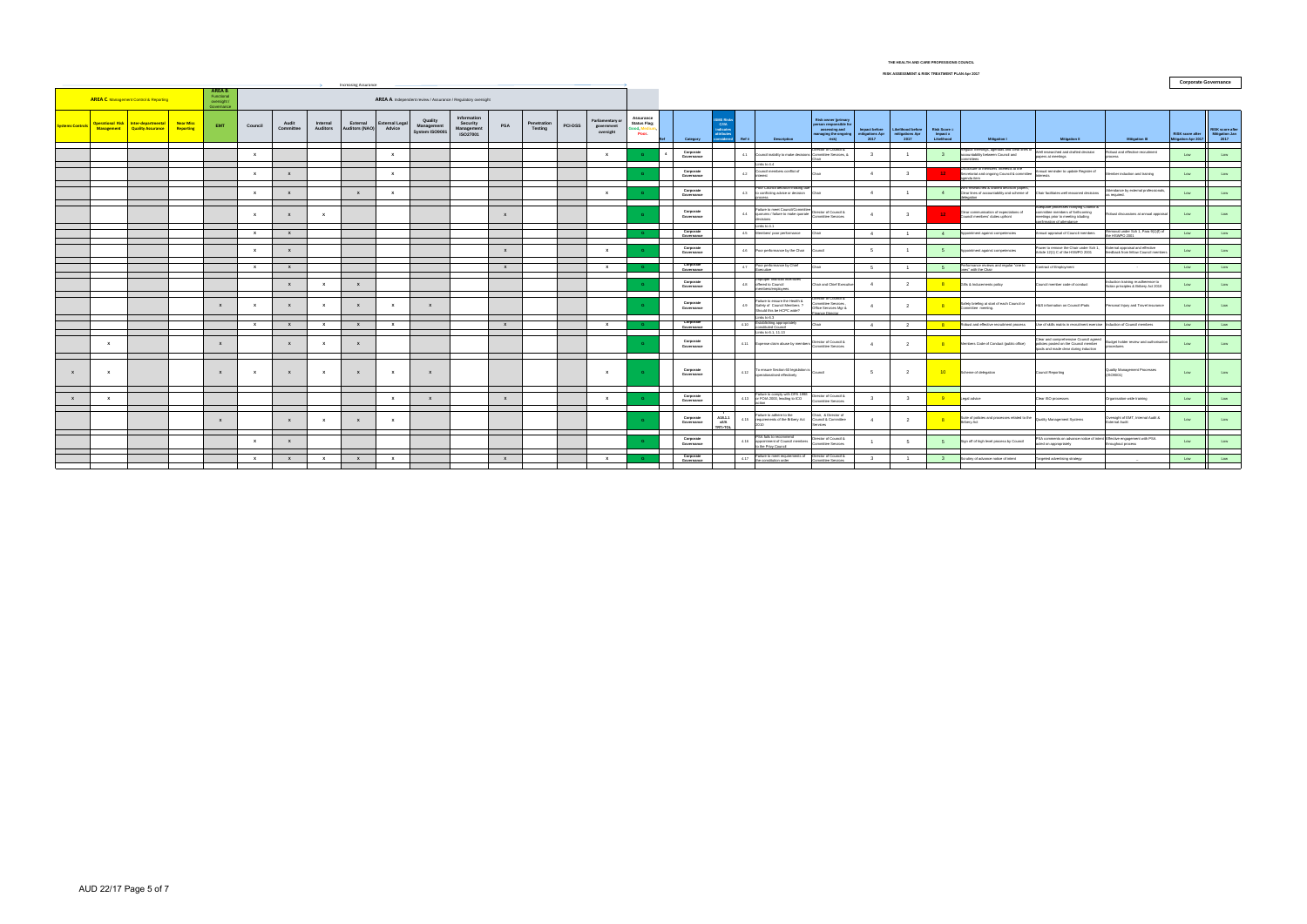# **Appendix i**

## **Glossary & Abbreviations Information Security terms**

| <b>Term</b>                 | Meaning                                                                                                                                             | <b>ISO27001 term</b>               | <b>Information Security area</b> |
|-----------------------------|-----------------------------------------------------------------------------------------------------------------------------------------------------|------------------------------------|----------------------------------|
| AGM                         | <b>Annual General Meeting</b>                                                                                                                       | ISO27001:2013 A5                   | <b>Security Policy Managemer</b> |
| BCP / BCM                   | Business Continuity Plan / Business Continuity Management (Disaster Recovery and associated processes)                                              | ISO27001:2013 A6                   | Corporate Security Manage        |
| CCM's                       | Council & Committee Members                                                                                                                         | ISO27001:2013 A7                   | Personnel Security Manage        |
| <b>CDT</b>                  | Cross Directorate Team (formerly HCPC's Middle Management Group)                                                                                    | ISO27001:2013 A8                   | <b>Organizational Asset Mana</b> |
| CPD                         | Continuing Professional Development                                                                                                                 | ISO27001:2013 A9                   | <b>Information Access Manag</b>  |
| EEA                         | European Economic Area, = European Economic Union, plus Norway, Iceland, plus for our purposes Switzerland                                          | ISO27001:2013 A10                  | Cryptography Policy Manag        |
| <b>EMT</b>                  | <b>HCPC's Executive Management Team</b>                                                                                                             | ISO27001:2013 A11                  | <b>Physical Security Managem</b> |
| EU                          | European Economic Union (formerly known as the "Common Market")                                                                                     | ISO27001:2013 A12                  | <b>Operational Security Mana</b> |
| <b>Europa Quality Print</b> | Supplier of print and mailing services to HCPC                                                                                                      | ISO27001:2013 A13                  | <b>Network Security Manager</b>  |
| FReM                        | <b>Financial Reporting Manual</b>                                                                                                                   | ISO27001:2013 A14                  | <b>System Security Managem</b>   |
| <b>FTP</b>                  | <b>Fitness to Practise</b>                                                                                                                          | ISO27001:2013 A15                  | Supplier Relationship Mana       |
| GP                          | Grandparenting                                                                                                                                      | ISO27001:2013 A16                  | Security Incident Mangeme        |
| <b>HSWPO</b>                | Health and Social Work Professions Order (2001)                                                                                                     | ISO27001:2013 A17                  | <b>Security Continuity Manag</b> |
| HR                          | Human Resources                                                                                                                                     | ISO27001:2013 A18                  | <b>Security Compliance Mana</b>  |
| HW                          | Abbreviation for computer hardware                                                                                                                  |                                    |                                  |
| <b>ISMS</b>                 | I = Information Security Management System (ISMS) risk                                                                                              | С                                  | Confidentiality                  |
| Impact                      | The result of a particular event, threat or opportunity occuring. Scored between 1 least effect on HCPC and 5 maximum effect on HCPC.               |                                    | Integrity                        |
| <b>ISO</b>                  | International Standards Organisation (the global governing body for the Quality standards used by HCPC)                                             |                                    | Availability                     |
| ISO 9001:2008               | The ISO Quality Management Standard used by HCPC.                                                                                                   | x                                  | Used in ISMS risks where a       |
| ISO 10002:2014              | The ISO Complaints Management Standard used by HCPC.                                                                                                |                                    |                                  |
| ISO 27001:2013              | The ISO Information Security Standard used by HCPC.                                                                                                 | <b>TRT</b>                         | Treat = Apply mitigations        |
| IT                          | Information Technology                                                                                                                              | <b>TOL</b>                         | $Tolerate = Accept$              |
| Likelihood                  | Used to mean Probability of the event or issue occurring within the next 12 months                                                                  | <b>TMT</b>                         | Terminate = stop activity w      |
| MIS.                        | Management Information System                                                                                                                       | <b>TSF</b>                         | Transfer $=$ move risk to oth    |
| MOU                         | Memorandum of Understanding                                                                                                                         |                                    |                                  |
| NetRegulate                 | The bespoke computer application used to manage the application, registration and renewal processes, and publish the online register                | <b>Systems Controls</b>            | Logical controls within syst     |
| OIC.                        | Order in Council                                                                                                                                    | <b>Operational Risk Management</b> | Dept processes within BAL        |
| OJEU                        | Official journal of the European Union                                                                                                              | Inter-dept quality assurance       | Dept QA team activity where      |
| Onboarding                  | The process of bringing a new profession into statuatory regulation from HCPC's viewpoint                                                           | Near Miss Reporting                | BPI investigation of reputat     |
| OPS                         | <b>Operations</b>                                                                                                                                   |                                    |                                  |
| <b>PSA</b>                  | Formerly (CHRE), renamed Professional Standards Authority for Health and Social Care in the 2012 legislation.                                       |                                    |                                  |
| PLG                         | Professional Liason Group                                                                                                                           |                                    |                                  |
| Probability                 | Likelihood, chance of occurring. Not the "mathematical" probability. Scored between 1 least likely and 5 most likely to occur within the next year. |                                    |                                  |
| Q                           | Q = Quality Management System (QMS) Risk                                                                                                            |                                    |                                  |
| QMS                         | Quality Management System, used to record and publish HCPC's agreed management processes                                                            |                                    |                                  |
| Risk                        | Any uncertain event/s that could occur and have an impact on the achievement of objectives                                                          |                                    |                                  |
| <b>Risk Owner</b>           | The person or entity that has been given the authority to manage a particular risk and is accountable for doing so.                                 |                                    |                                  |
| Risk Score                  | Likelihood x Impact or Probability x Significance                                                                                                   |                                    |                                  |
| SI                          | <b>Statutory Instrument</b>                                                                                                                         |                                    |                                  |
| Significance                | Broadly similar to Impact                                                                                                                           |                                    |                                  |
| <b>SSFS</b>                 | Scheme Specific Funding Standard, a set of standards relating to pensions services                                                                  |                                    |                                  |
| <b>STD</b>                  | Standards                                                                                                                                           |                                    |                                  |
| SW                          | Abbreviation for computer software                                                                                                                  |                                    |                                  |
| <b>VPN</b>                  | Virtual Private Network, a method of securely accessing computer systems via the public internet                                                    |                                    |                                  |

| Information Security area |  |  |
|---------------------------|--|--|
|---------------------------|--|--|

Security Policy Management Corporate Security Management Personnel Security Management Organizational Asset Management Information Access Management Eryptography Policy Management Physical Security Management **Operational Security Management** Network Security Management System Security Management Supplier Relationship Management Security Incident Mangement Security Continuity Management Security Compliance Management

Used in ISMS risks where not applied to C or I or A

**Treat = Apply mitigations** Terminate = stop activity with risk Transfer = move risk to other party

Logical controls within systems agement Dept processes within BAU urance **Dept QA team activity where available (REG, FTP,** BPI investigation of reputational impact incidents